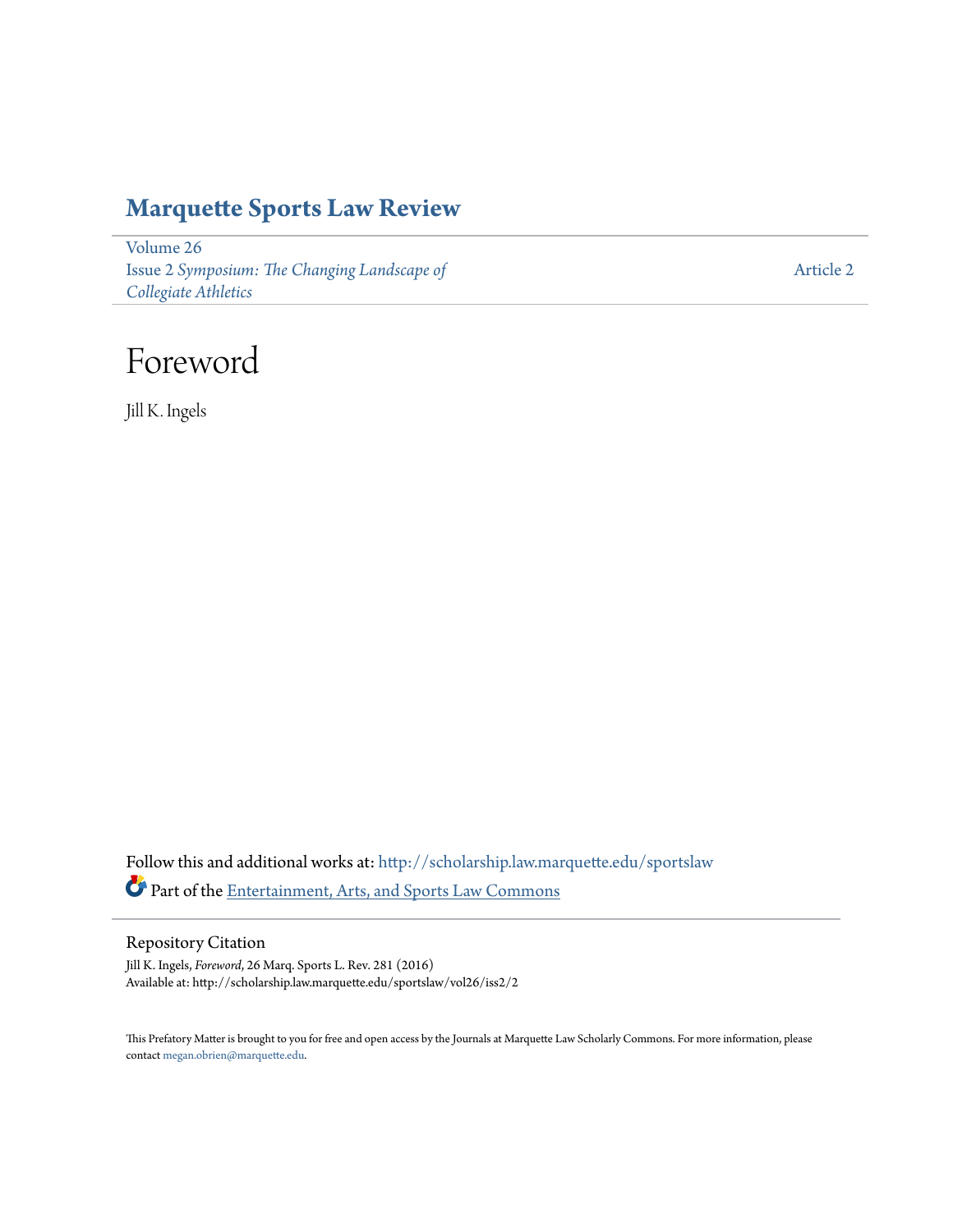#### **SYMPOSIUM:**

### **THE CHANGING LANDSCAPE OF COLLEGIATE ATHLETICS**

## **FOREWORD**

#### JILL K. INGELS\*

In the third edition of *Sports Law and Regulation: Cases, Materials, and Problems*, Professors Matthew J. Mitten, Timothy Davis, Rodney K. Smith, and N. Jeremi Duru foreshadow changes within collegiate athletics.<sup>1</sup> The authors noted that "in the face of a highly commercialized culture driven by an apparent 'win at all costs' mentality, the second decade of the twenty-first century may be a decade of significant change that advances the interests of student-athletes and academic values."<sup>2</sup>

As predicted, over the last several years, collegiate athletics has faced several questions and challenges, all changing the landscape of the NCAA and the governance of student-athletes and college sports. Debates have arisen regarding whether student-athletes should be paid, whether student-athletes should or can unionize, how colleges and universities may monitor its student-athletes' social media, whether eligibility requirements disadvantage a class of student-athletes, and more. Twenty-first century student-athletes and collegiate athletics are heading in a direction drastically different than any other time in history, all seemingly motivated by the revenue-generating possibility of student-athletes and the changing landscape of the business of college sports.

The articles and comment in this symposium explore the issues facing the college sports industry and explore the effects on student-athletes, colleges and universities, and the NCAA. This symposium begins with an article by Adam Epstein and Paul M. Anderson, who offer a historical and legal perspective explaining the relationship between a college or university and a

<sup>\*</sup> Jill K. Ingels, J.D. Candidate 2017, is the Editor-in-Chief of Volume 27 of the *Marquette Sports Law Review*. During the Spring 2016 semester, she was a visiting student at Robert H. McKinney School of Law in order to intern in the NCAA's Enforcement Division in Indianapolis, Indiana.

<sup>1.</sup> *See* MATTHEW J. MITTEN, ET AL., SPORTS LAW AND REGULATION: CASES, MATERIALS, AND PROBLEMS 104 (3d ed. 2013).

<sup>2.</sup> *Id.*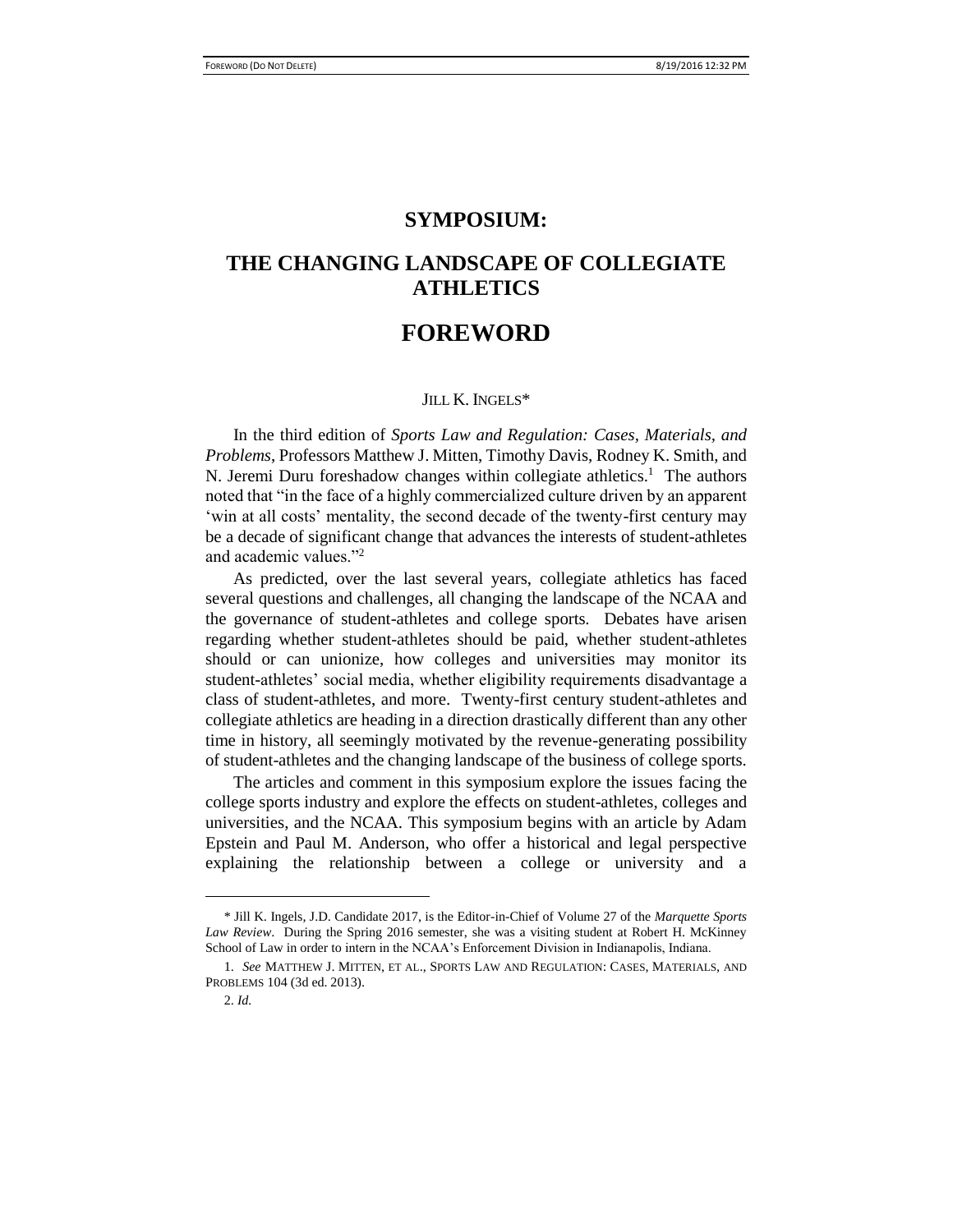student-athlete. $3$  The foundation of this relationship, aside from contract law, is amateurism, which Brian L. Porto thoroughly explores.<sup>4</sup> Porto discusses how the meaning of amateurism has evolved since the NCAA's founding in 1906 and offers several proposals for potential adoption to harmonize sport and higher education. Just as amateurism has changed over time, so too has the business of college football. Thomas A. Baker III and Natasha T. Brison analyze how *NCAA v. Board of Regents* and *O'Bannon v. NCAA* led to significant changes in the application of antitrust law on college football and student-athlete regulation, respectively.<sup>5</sup> As the next article, written by Thomas J. Horton, Drew DeGroot & Tyler Custis, discusses, conflicting court decisions, including *O'Bannon*, involving antitrust and employment law contributed to a serious crisis facing collegiate athletics.<sup>6</sup> The authors review these legal trends to advocate for legislative action to balance the social, moral, and economic values integral to collegiate athletics.<sup>7</sup> Rounding out the antitrust discussion is Andy Schwarz and Richard J. Volante's article, describing how the majority opinion in *O'Bannon* was an economic fallacy since the NCAA's collective boycott stifles competition and narrows consumer choice instead of advancing any procompetitive effect.<sup>8</sup>

Another article looking to economic theory to explain the changing landscape of collegiate athletics is Jill S. Harris's article regarding the demand for student-athlete labor and the corresponding number of NCAA rules violations.<sup>9</sup> Using a reciprocal demand model, Harris illustrates how NCAA member institutions are willing to incur rules violations if those violations mean the institution acquires high-quality student-athlete labor.<sup>10</sup> Michael Kessler's article also discusses how member institutions are making sure their student-athletes are on the court or playing field by punishing student-athletes differently for similar conduct. Kessler calls for the NCAA's help in adopting

<sup>3.</sup> *See generally* Adam Epstein & Paul M. Anderson, *The Relationship Between a Collegiate Student-Athlete and the University: An Historical and Legal Perspective*, 26 MARQ. SPORTS L. REV. 287 (2016).

<sup>4.</sup> *See generally* Brian L. Porto, *Neither Employees Nor Indentured Servants: A New Amateurism for a New Millennium in College Sports*, 26 MARQ. SPORTS L. REV. 301 (2016).

<sup>5.</sup> Thomas A. Baker III & Natasha T. Brison, *From* Board of Regents *to* O'Bannon*: How Antitrust and Media Rights Have Influenced College Football*, 26 MARQ. SPORTS L. REV. 331 (2016).

<sup>6.</sup> *See generally* Thomas J. Horton, Drew DeGroot & Tyler Custis, *Addressing the Current Crisis in NCAA Collegiate Athletics: Where is Congress?*, 26 MARQ. SPORTS L. REV. 363 (2016).

<sup>7.</sup> *Id*. at 364–65.

<sup>8.</sup> *See generally* Andy Schwarz & Richard J. Volante, *The Ninth Circuit Decision in* O'Bannon *and the Fallacy of Fragile Demand*, 26 MARQ. SPORTS L. REV. 391 (2016).

<sup>9.</sup> *See generally* Jill S. Harris, *The Demand for Student-Athlete Labor and the Supply of Violations in the NCAA*, 26 MARQ. SPORTS L. REV. 411 (2016).

<sup>10.</sup> *Id*. at 411.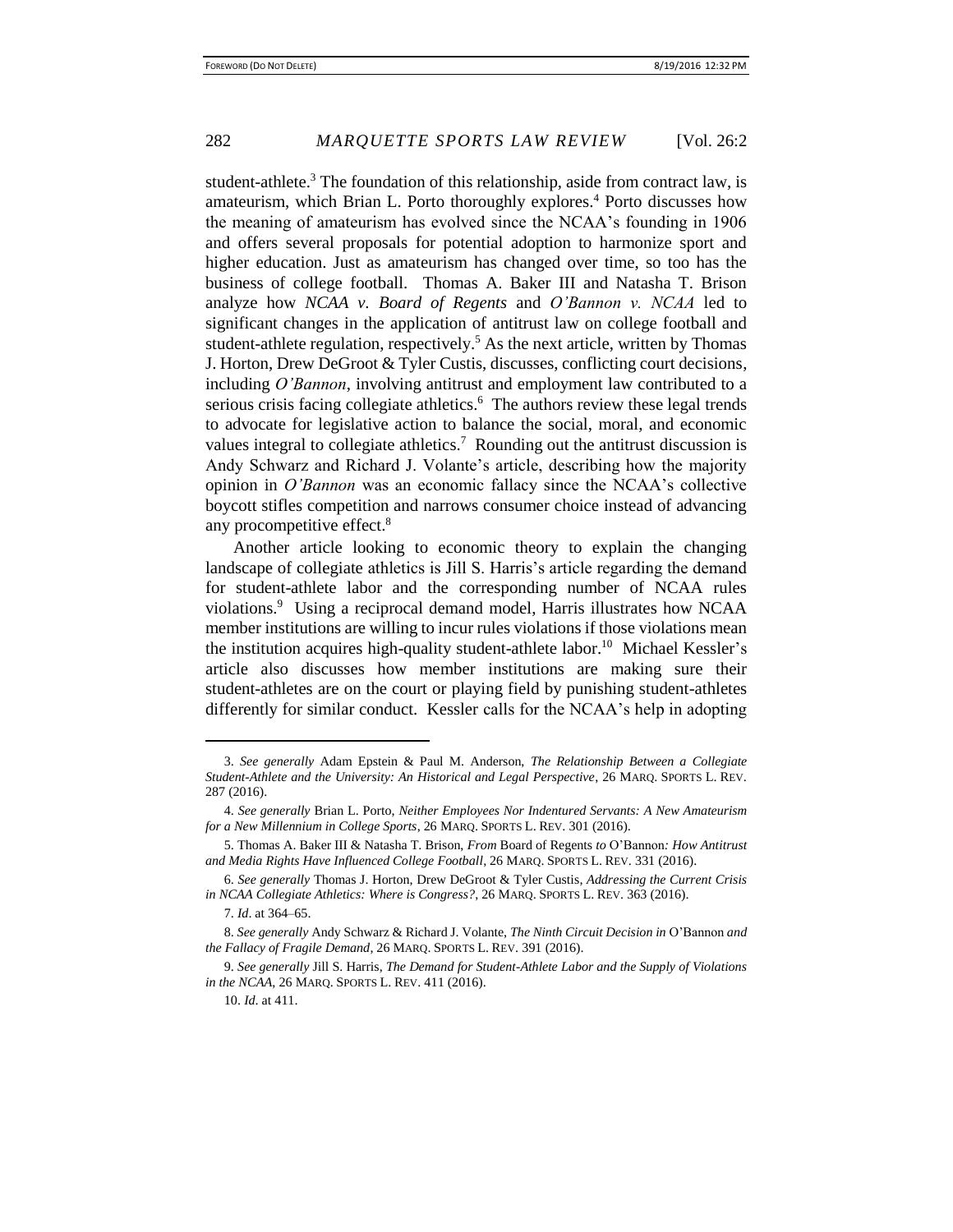a uniform disciplinary policy to prevent such behavior, to help promote accountability on the part of student-athletes, and to promote transparency on behalf of each member institution.<sup>11</sup>

Thissymposium also addressesthe issues surrounding student-athlete labor. Todd A. McFall's article advocates for the NCAA and student-athletes to compromise on a compensation structure to ensure a rival league does not threaten the NCAA's existing structure.<sup>12</sup> David J. Berri then analyzes why schools limit the pay of student-athletes, how doing so affects competitive balance in collegiate athletics, and, finally, how much member institutions would pay student-athletes if compensation was unlimited.<sup>13</sup> Berri concludes that the NCAA's argument that competitive balance is promoted by restricting student-athlete compensation, however, is inconsistent with empirical evidence indicating that student-athletes are, in fact, exploited.<sup>14</sup> Another potential way in which student-athletes are harmed by the current structure of collegiate athletics comes from Phillip J. Closius's conclusion that then Second Circuit Judge Sotomayor's opinion in *Clarett v. NFL*, which he also argues was wrongly decided, restrains college student-athletes by inhibiting their ability to enter the NBA or the NFL much sooner than currently allowable.<sup>15</sup> But court opinions are not the only way that student-athletes may be restrained. Other authors within this symposium believe that the NCAA is also obstructing student-athletes' ability to participate in athletics. Akuoma C. Nwadike, Ashley R. Baker, Velina B. Brackebusch, and Billy J. Hawkins address the looming consequences of the "2.3 or Take a Knee" legislation, which will first affect the 2016 incoming class of student-athletes.<sup>16</sup> These authors offer a historical survey of the NCAA's eligibility standards to call into question the NCAA's racial integrity, believing the eligibility standards are skewed as to alienate African-Americans from participating in collegiate athletics altogether.<sup>17</sup>

Another important series of issues facing collegiate athletics, today, regards Title IX, which several authors within this symposium address, analyze, and explore. First, Anita M. Moorman and Barbara Osborne analyze Title IX's

<sup>11.</sup> *See generally* Michael Kessler, *Let's Give It Arrest: Why the NCAA Should Adopt a Uniform Disciplinary Policy*, 26 MARQ. SPORTS L. REV. 433 (2016).

<sup>12.</sup> *See generally* Todd A. McFall, *Hey, College Sports. Compromise on Compensation and You Can Have a Legal Monopoly*, 26 MARQ. SPORTS L. REV. 459 (2016).

<sup>13.</sup> *See generally* David J. Berri, *Paying NCAA Athletes*, 26 MARQ. SPORTS L. REV. 479 (2016). 14. *Id*. at 480–81.

<sup>15.</sup> *See generally* Phillip J. Closius, *The Jocks and the Justice: How Sotomayor Restrained College Athletes*, 26 MARQ. SPORTS L. REV. 493 (2016).

<sup>16.</sup> *See generally* Akuoma C. Nwadike, et al., *Institutional Racism in the NCAA and the Racial Implications of the "2.3 or Take a Knee" Legislation,* 26 MARQ. SPORTS L. REV. 523 (2016).

<sup>17.</sup> *Id*.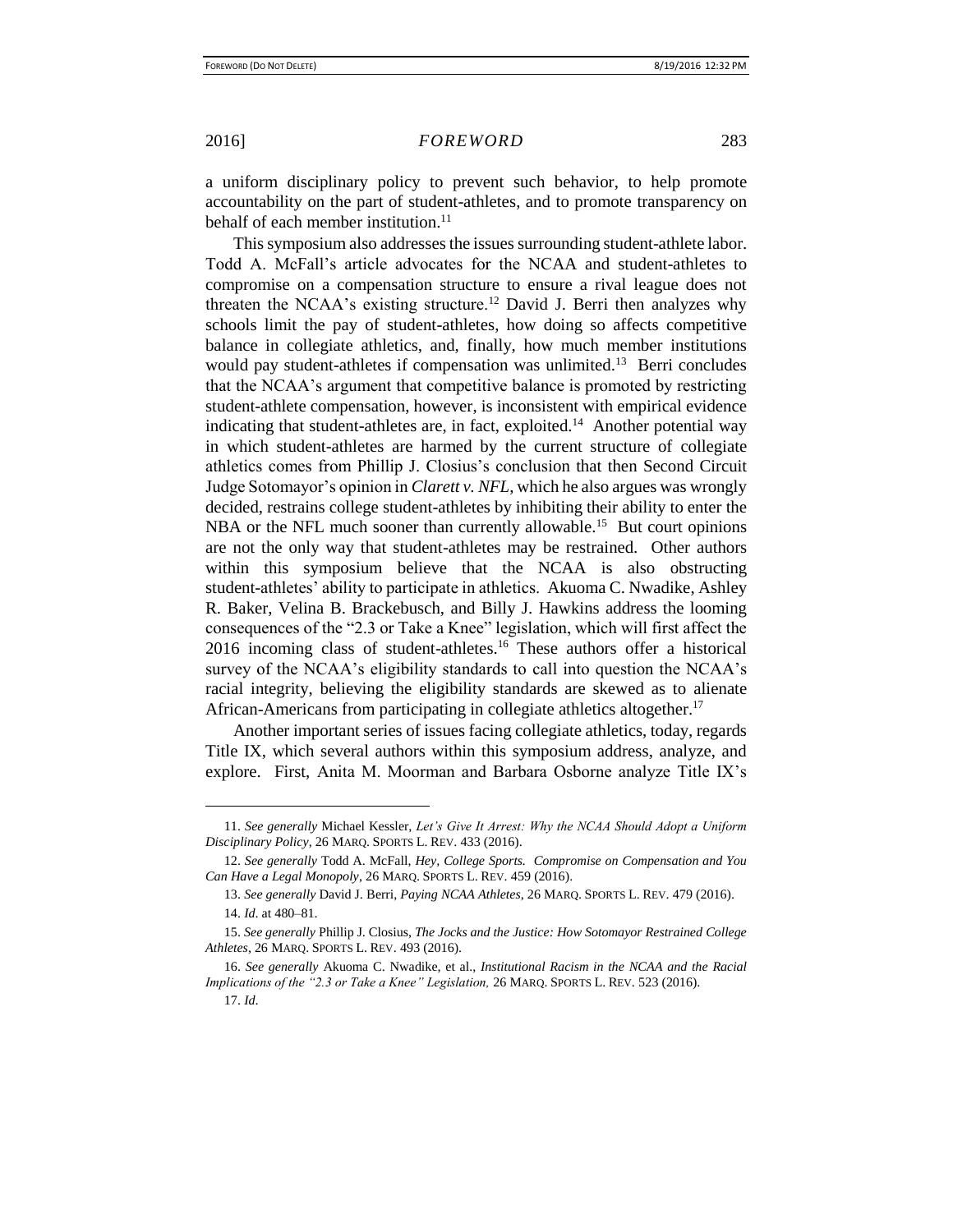sexual violence protections to determine whether colleges and universities, in light of heightened awareness of possible violations of federal laws by institutions in handling sexual violence and harassment complaints, are protecting its students.<sup>18</sup> The authors recommend that college administrators, athletics administrators, and coaches implement consistent best practices, within and outside of the athletics program, to prevent sexual violence on campus and ensure the institution's sexual misconduct policies accurately reflect the current state of the law.<sup>19</sup> Another Title IX issue addressed within this symposium is James J. Hefferan, Jr.'s analysis of what activities are considered sports for purposes of Title IX under the three *Biediger v. Quinnipiac*  University decisions.<sup>20</sup> Hefferan also explores the implications of these Biediger decisions on Title IX litigation in the future.<sup>21</sup> Again, while Title IX makes no mention of athletics or sports, Pamela Bass notes how Title IX has had a great impact on collegiate athletics.<sup>22</sup> Bass's article offers economic, social, and legal perspectives as to why fewer women are holding the role of head coach at member institutions while female participation in athletics is at its highest. $^{23}$ 

Just as Title IX issues in collegiate athletics are gaining national attention, so too are the issues surrounding the use of social media. One article within this symposium highlights the issues surrounding today's digital age in athletics and athletic departments. Stephen W. Dittmore reviews the potential legal issues, from First Amendment issues to copyright law, to explore whether athletic departments are, in fact, media organizations, and to what extent the digital age affects how an institution may protect its intellectual property.<sup>24</sup>

Also featured within this symposium is a report by Martin J. Greenberg and Alexander W. Evrard regarding the integral role that athletic directors play within college and university athletic departments. The authors thoroughly illustrate how athletic directors, today, act like a company's chief executive officer and this article examines everything there is to know about athletic directors—from their employment contracts and responsibilities to changes the

<sup>18.</sup> *See generally* Anita M. Moorman & Barbara Osborne, *Are Institutions of Higher Education Failing to Protect Students?: An Analysis of Title IX's Sexual Violence Protections and College Athletics*, 26 MARQ. SPORTS L. REV. 545 (2016).

<sup>19.</sup> *Id*. at 578–80.

<sup>20.</sup> *See generally* James J. Hefferan, Jr., *A Sporting Chance:* Biediger v. Quinnipiac University *and What Constitutes a Sport for Purposes of Title IX*, 26 MARQ. SPORTS L. REV. 583 (2016).

<sup>21.</sup> *Id*.

<sup>22.</sup> *See generally* Pamela Bass, *Second Generation Gender Bias in College Coaching: Can the Law Reach That Far?*, 26 MARQ. SPORTS L. REV. 671 (2016).

<sup>23.</sup> *Id*.

<sup>24.</sup> *See generally* Stephen W. Dittmore, 26 MARQ. SPORTS L. REV. 713 (2016).